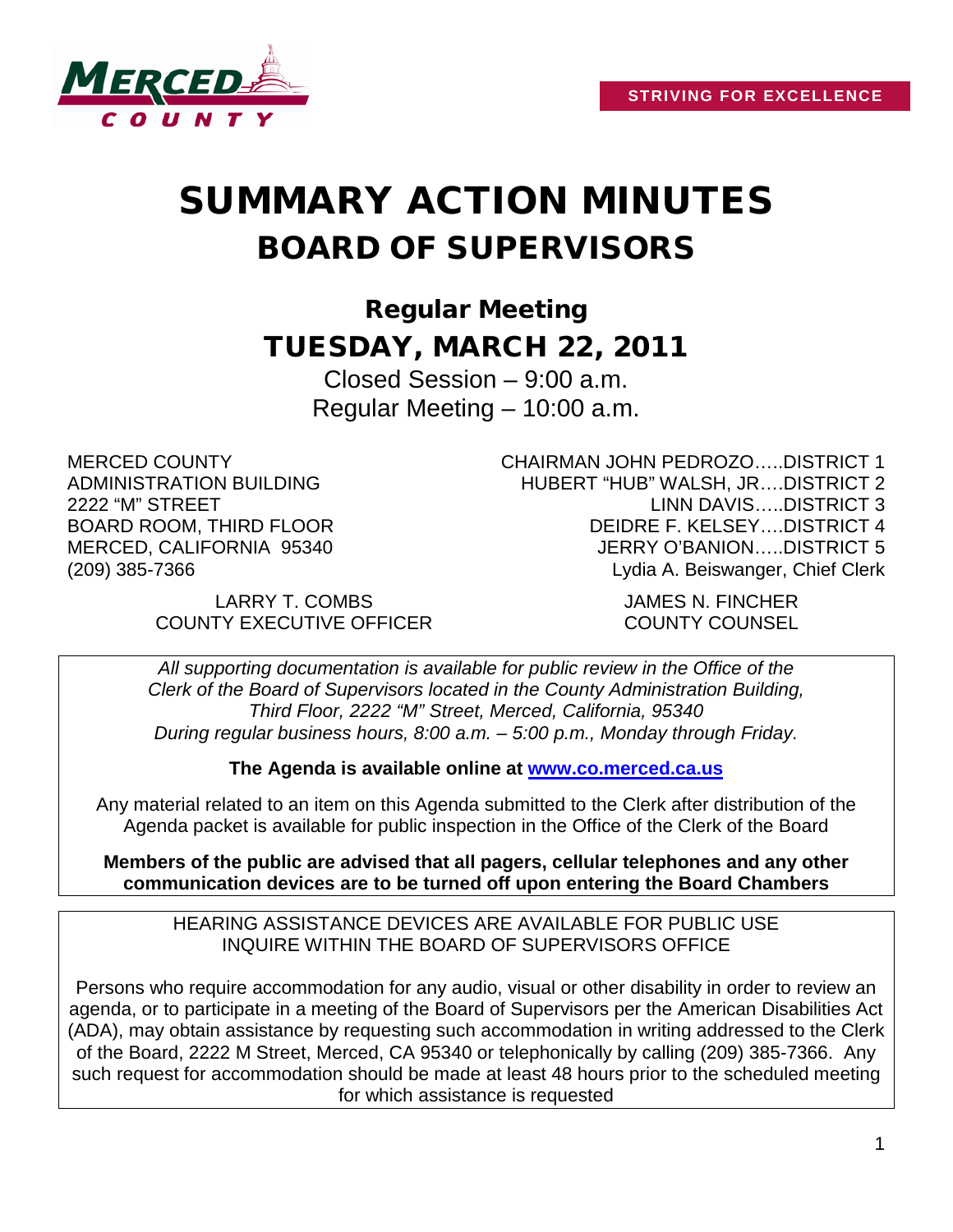The Agenda is divided into three sections:

**CONSENT CALENDAR** – These matters include routine financial and administrative actions and are approved by a single majority vote.

**SCHEDULED ITEMS** – These items are noticed hearings, work sessions and public hearings.

**REGULAR CALENDAR** – These items include significant policy and administration actions. Immediately after approval of the CONSENT CALENDAR, if the time of the hearing of SCHEDULED ITEMS has not arrived, the REGULAR CALENDAR will be considered.

#### SCHEDULED ITEMS

#### 9:00 A. M. **THE PUBLIC IS INVITED TO SPEAK ON ANY ITEM ON THE AGENDA-TESTIMONY IS LIMITED TO FIVE MINUTES PER PERSON**

**CLOSED SESSION - CONFERENCE WITH LEGAL COUNSEL - INITIATION OF LITIGATION:** It is the intention of the Board to meet in Closed Session to consider Initiation of Litigation pursuant to Government Code Section 54956.9(c): One Case

**CLOSED SESSION - CONFERENCE WITH LEGAL COUNSEL - EXISTING LITIGATION:** It is the intention of the Board to meet in Closed Session concerning Existing Litigation pursuant to Government Code Section 54956.9(a): Munoz v. County of Merced, et al., Merced Superior Court case number CV001017

**CLOSED SESSION - CONFERENCE WITH LEGAL COUNSEL - SIGNIFICANT EXPOSURE TO LITIGATION:** It is the intention of the Board to meet in Closed Session to consider Conference with Significant Exposure to Litigation pursuant to Government Code Section 54956(b): One Case

#### **THE BOARD RECESSED AT 9:00 A.M. AND RECONVENED AT 10:00 A.M. WITH ALL MEMBERS PRESENT AND THE CHAIRMAN ADVISED DIRECTION WAS PROVIDED TO STAFF**

#### **GOVERNMENT CODE SECTION 54950 COMPLIANCE (LATE AGENDA ITEMS)**

10:00 A. M. **PLEDGE OF ALLEGIANCE**

**PUBLIC OPPORTUNITY TO SPEAK ON ANY MATTER OF PUBLIC INTEREST WITHIN THE BOARD'S JURISDICTION INCLUDING ITEMS ON THE BOARD'S AGENDA, EXCEPT FOR THOSE ITEMS SPECIFICALLY SCHEDULED AS PUBLIC HEARINGS** (Testimony limited to five minutes per person)

#### *REVIEW BOARD ORDER – SEE PAGE 11*

#### **PRESENTATION**

Department of Workforce Investment: Presentation by Local San Joaquin Entrepreneur Challenge Finalists

*REVIEW BOARD ORDER – SEE PAGE 11*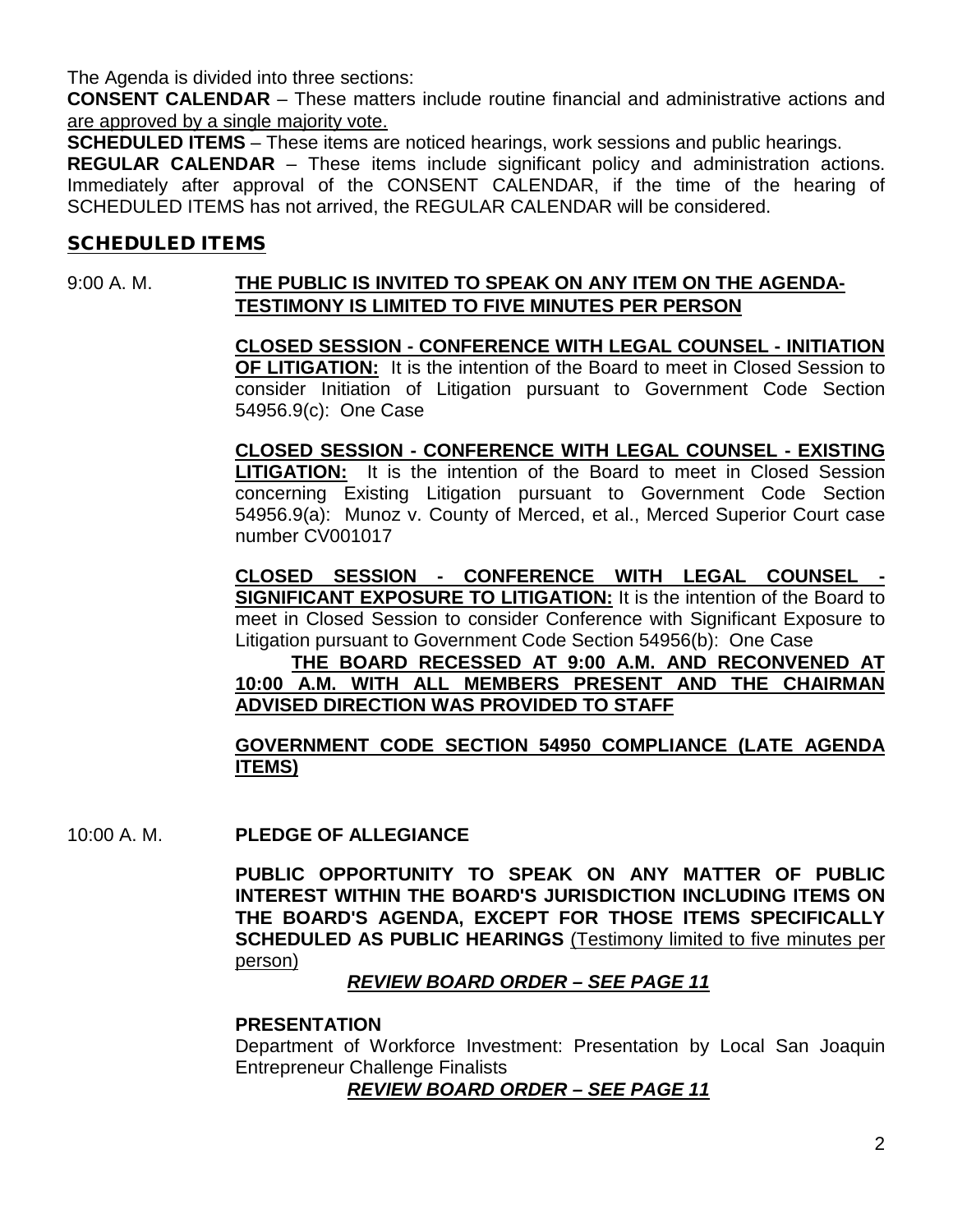#### 10:00 A. M **APPROVAL OF CONSENT AGENDA CALENDAR APPROVED AS RECOMMENDED WITH ITEM #20 PULLED FROM THE AGENDA AYES: ALL**

#### **REPORTS/BOARD DIRECTION**

County Executive Officer, County Counsel, Board of Supervisors Members

#### CONSENT CALENDAR (Items #1-32) **APPROVED AS RECOMMENDED WITH ITEM #20 PULLED FROM THE AGENDA AYES: ALL**

#### Public Works

- 1. Approve Budget Transfer in the amount of \$3,718 to cover unanticipated expenses. (4/5 Vote Required)
- 2. Approve Budget Transfer in the amount of \$159,876 to cover unanticipated gas price expenses for the remainder of the year. (4/5 Vote Required)

#### Planning

- 3. Approve and authorize Chairman to sign Amendment to Contract No. 2010024 with Antonio Azevedo for Environmental Planning Partners (Consultant) to revise the Environmental Impact Report (EIR) due to a change expanding the herd size from the original application for the Antonio Azevedo Dairy Expansion Project (CUP09-011).
- 4. Approve and authorize Chairman to sign Amendment to Contract No. 2010025 with Environmental Planning Partners to revise the EIR for the Azevedo Dairy Expansion Project (CUP09-011) and approve the necessary budget transfer-\$4,180. (4/5 Vote Required)
- 5. Approve and authorize Chairman to sign Amendment to Contract No. 2010271 with Hillcrest Dairy LLC for Environmental Planning Partners to continue preparation of the EIR for the Hillcrest Dairy Expansion Project (CUP10-005).
- 6. Approve and authorize Chairman to sign Amendment to Contract No. 2010272 with Environmental Planning Partners to continue with preparation of EIR for Hillcrest Dairy Expansion Project (CUP10-005) and approve the necessary budget transfer-\$37,050. (4/5 Vote Required)
- 7. Approve and authorize Chairman to sign Amendment to Contract No. 2006071 with Michael Brandman Associates to extend the contract expiration date, add tasks and associated fees for the completion of an Initial Study and recommended Environmental Determination for the Four Temporary Meteorological Towers Project (AA10-016, AA10-017, AA10-018 and AA10-019) and approve the necessary budget transfer-\$29,435. (4/5 Vote Required).

#### Mental Health

8. Approve and authorize Chairman to sign Amendment to Contract No. 2008139 with Country Villa Merced Behavioral Health for mental health placement services, decreasing the contract from \$1,240,000 to \$1,090,000 and reflecting rate changes for 2008-2011.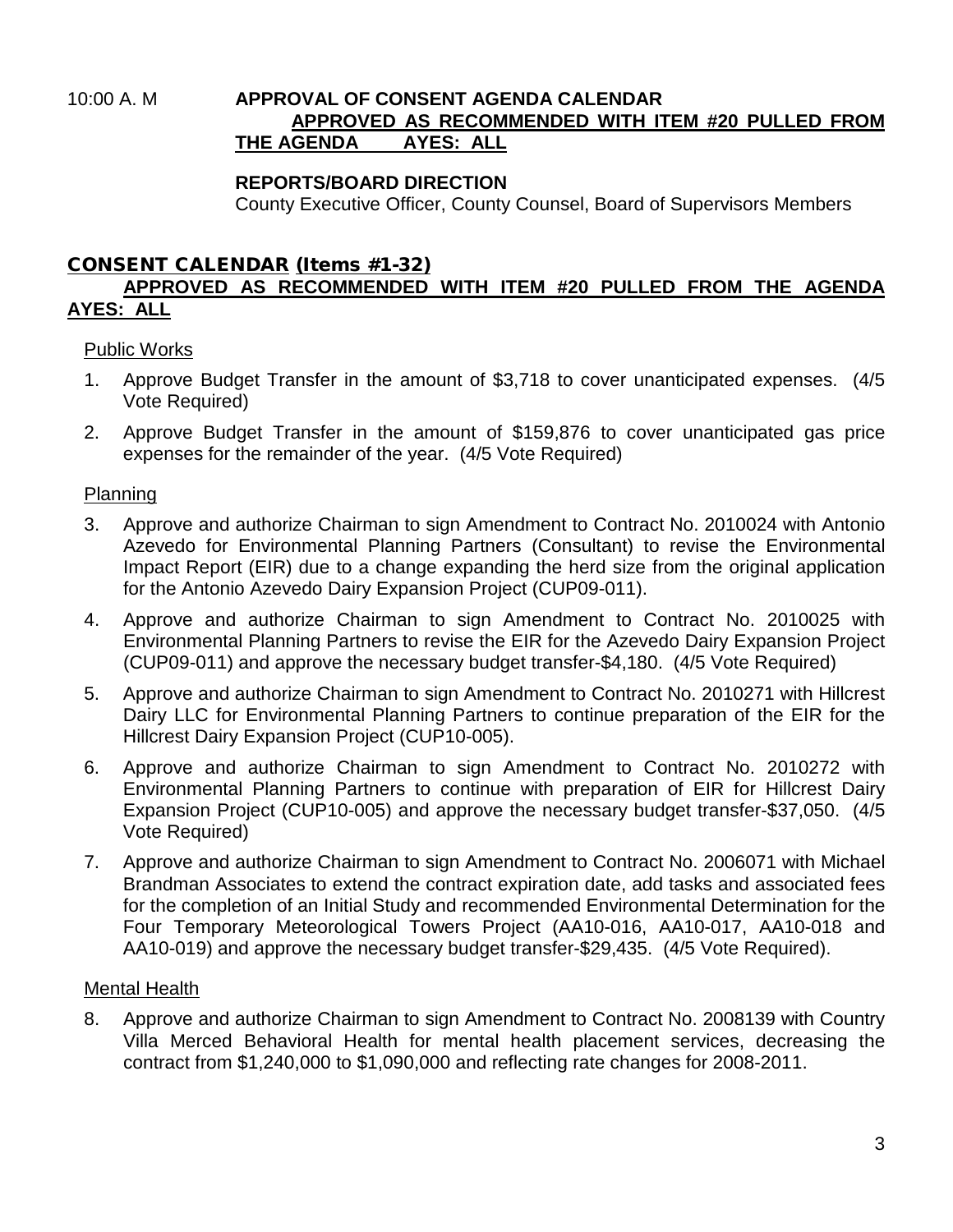- 9. Approve and authorize Chairman to sign Amendment to Contract No. 2005232 with California Psychiatric Transitions for mental health rehabilitation services increasing the amount from \$320,000 to \$365,000.
- 10. Approve and authorize Chairman to sign Amendment to Contract No. 2005232 with Mission Linen Supply for linen services at Marie Green increasing the contract from \$40,000 to \$45,000 and approve the necessary budget transfer-\$5,000.
- 11. Approve and authorize Chairman to sign Amendment to Contract No. 2008134 with Crestwood Behavioral Health, Inc. for mental health placement services increasing the contract from \$327,000 to \$387,000.
- 12. Approve and authorize Chairman to sign Amendment to Contract No. 2010069 with California Emergency Management Agency for Recovery Act Justice Assistance Grant providing substance abuse treatment for criminal offenders convicted of nonviolent drug offenses extending the term to September 30, 2011 and moving unexpended grant funds to Personnel and authorize the Mental Health Director to sign all documents necessary for Grant Award Amendment.
- 13. Approve Budget Transfer in the amount of \$349,863 to cover increased costs at Marie Green Facility associated with staffing needs to stay within state requirements and maintenance.
- 14. Approve Budget Transfer in the amount of \$42,911 to add appropriation for overdrawn or under-budgeted accounts for Wellness center transportation and Los Banos maintenance.
- 15. Approve Budget Transfer in the amount of \$177,314 to add appropriation for overdrawn or under-budgeted accounts and transfer will also reconcile JAG funding, Court fees and Health fees. (4/5 Vote Required)

#### Health

- 16. Set public hearing for April 19, 2011 at 10:00 a.m. to consider Proposed Ordinance Amending Fees for Services provided by the Health-Environmental Health Division.
- 17. Approve and authorize Chairman to sign Amendment to Contract No. 2009331 with The Abaris Group for consultant services for the revision of the Emergency Preparedness Plans not to exceed \$76,150.
- 18. Approve and authorize Chairman to sign Amendment to Contract No. 2010152 with Catholic Healthcare West, CHW dba Mercy Medical Center Merced for Southside Outpatient Services removing Building 9, Portable Building located at 200 East 15th Street, and formally returning the operational responsibility to the County.
- 19. Approve Budget Transfer in the amount of \$10,000 to replace aging vaccine storage with H1N1 funds.

#### Dept. of Child Support Services

20. Approve Budget Transfer in the amount of \$4,000 for purchase of LP LaserJet Printer replacing broken printer.

#### **PULLED FROM THE AGENDA – NO ACTION TAKEN**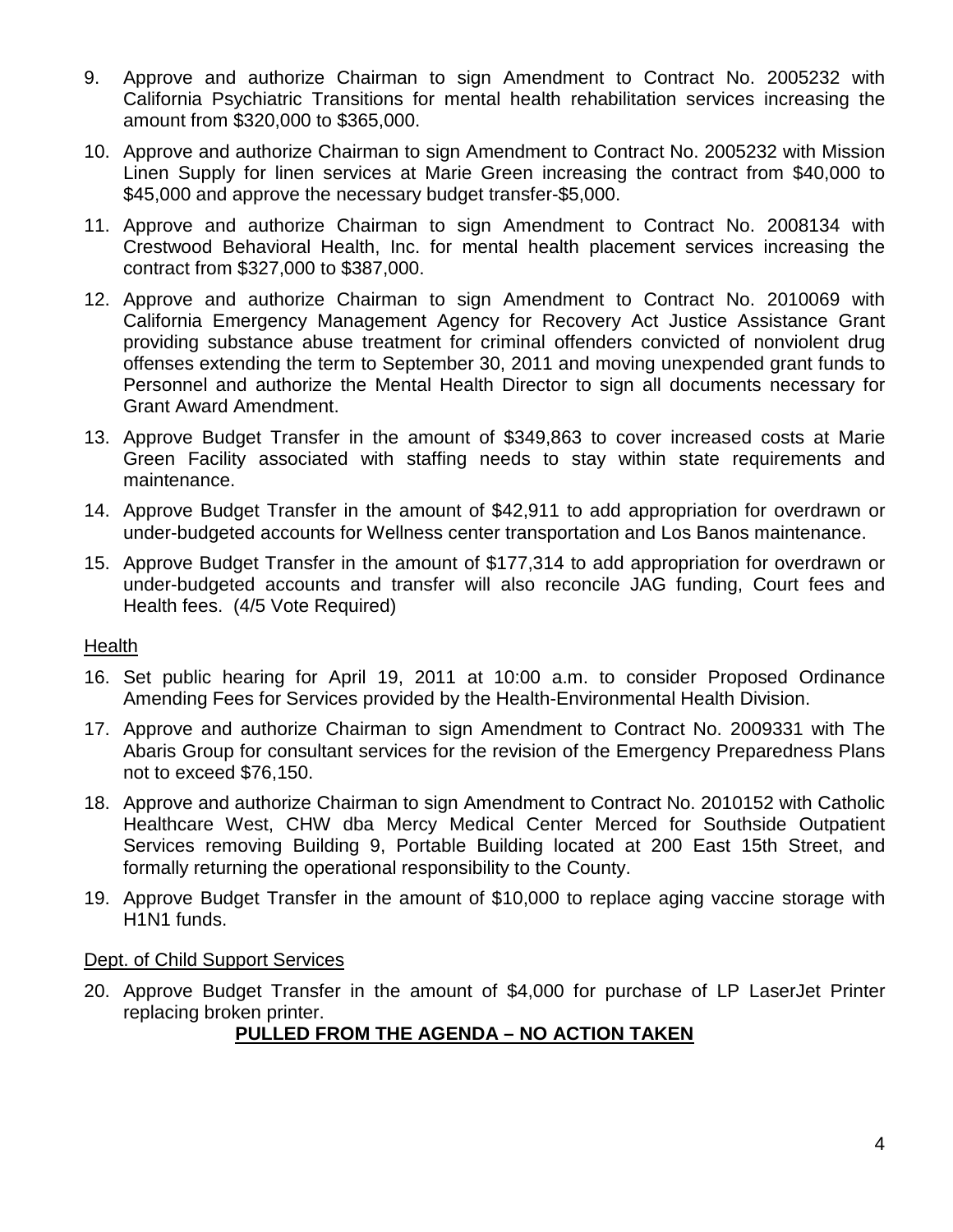#### Dept. of Workforce Investment

21. Approve and authorize Chairman to sign Amendment to Contract No. 2009216 with Merced County Office of Education for San Joaquin Valley Green Jobs Corps extending the contract to June 30, 2011.

#### Human Services Agency

- 22. Approve and authorize Chairman to sign Renewal Contract No. 2010078 with Merced Union High School District for Adult Education and Training Services.
- 23. Approve and authorize Chairman to sign Renewal Contract No. 2007091 with County Counsel for departmental legal services.
- 24. Approve and authorize Chairman to sign Amendment to Contract No., 2010171 with the Transit Joint Powers Authority for Merced County for bus passes for transportation services under the Multipurpose Senior Services Program.

#### Executive Office

25. Approve and authorize Chairman to sign Renewal Contract No. 2004069 with John T. Roberts dba Ashgrove Risk Management Services for risk management consulting services.

#### Fire

- 26. Approve Budget Transfers in the amount of \$26,500 and \$87,500 to reconcile the 3rd Quarter purchases for the FY08 and FY10 State Homeland Security Grant Program Funds. (4/5 Vote Required)
- 27. Approve Budget Transfers in the amount of \$149,837 and \$75,000 for the purchase of necessary tools to outfit new engine and need for equipment maintenance. (4/5 Vote Required)

#### Board Recognition

- 28. Authorize Certificate of Recognition to Rollie Smith upon his retirement.
- 29. Authorize Certificate of Recognition and Plaque to Nancy Kissack for years of service to the County of Merced.
- 30. Authorize Certificate of Recognition to The Bistro for their Grand Opening.
- 31. Authorize Certificates of Recognition to Megen Kahlene Morales, Kathryn Taylor Blake and Conner Greene for Daughters of the American Revolution Good Citizen Awards.
- 32. Authorize Certificates of Recognition to individuals for selection by the Merced/Mariposa FFA Project Competition Committee for accomplishments in the FFA Project Competition. *REVIEW BOARD ORDER – SEE PAGE 11 AND 12*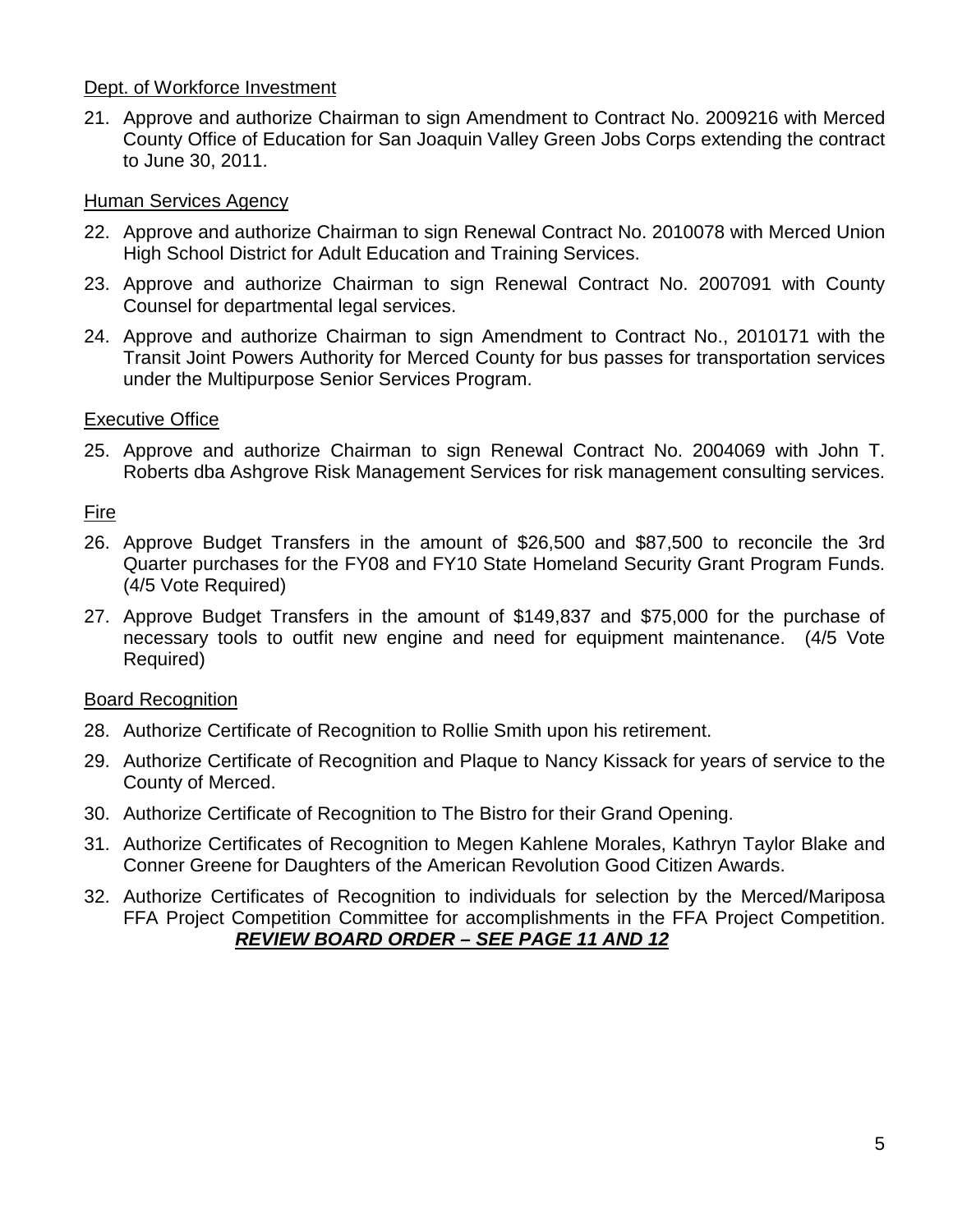# REGULAR CALENDAR

#### BOARD ACTION

#### PUBLIC WORKS

33. Contract with Cardno ERI for Environmental Assessments and Testing for the Public Works Martin Luther King Jr. Way Corporation Yard.

### **AUTHORIZED CONTRACT NO. 2011036 AS RECOMMENDED AYES: ALL**

- 34. Cooperative Agreement with Caltrans and MCAG for the Atwater-Merced Expressway Project (District Agreement No. 10-362) and adopt Resolution. (4/5 Vote Required) **ADOPTED RESOLUTION NO. 2011-32 AND AUTHORIZED CONTRACT NO. 2011034 AS RECOMMENDED AYES: ALL**
- 35. Contract with MCAG for reimbursement of services to Merced County for role required for acquisition of property to complete the Atwater-Merced Expressway Project.

#### **AUTHORIZED CONTRACT NO. 2011035 AS RECOMMENDED AYES: ALL**

#### PLANNING

36. Contract with Vista Towers, LLC for the consultant Willdan Engineering to prepare an Initial Study and recommended Environmental Determination for the Snelling Communications Tower Project (CUP10-011).

#### **AUTHORIZED CONTRACT NO. 2011037 AS RECOMMENDED AYES: ALL**

37. Contract with Willdan Engineering to prepare an Initial Study and recommended Environmental Determination for the Vista Towers, LLC Snelling Communications Tower Project (CUP10-011) and lower the professional liability amount from \$5 million to \$1 million and approve the necessary budget transfer-\$10,705. (4/5 Vote Required)

# **AUTHORIZED CONTRACT NO. 2011038 AS RECOMMENDED AYES: ALL**

38. Contract with Boulevard Associates, LLC for consultant Michael Brandman Associates to prepare an Initial Study and recommended Environmental Determination for the Four Temporary Meterological Towers Project (AA10-016, AA10-017, AA10-018 and AA10-019). **AUTHORIZED CONTRACT NO. 2011039 AS RECOMMENDED AYES: ALL**

#### HEALTH

39. Contract with The California Endowment for Linking Public Health Data to Community Priorities in the amount of \$277,896; ratify Director of Public Health Signature on the Contract accepting the Grant and authorize same to take such further actions as may be necessary to effectuate the purposes of the Grant excluding amendments and modifications to the Grant and approve the necessary budget transfer-\$46,301. (4/5 Vote Required)

# **AUTHORIZED CONTRACT NO. 2011032 AS RECOMMENDED AYES: ALL**

40. Contract with Bold Planning Solutions for ongoing service maintenance of the Continuity of Operations Plan Website in an amount not to exceed \$17,900 and approve the necessary budget transfer-\$17,900. (4/5 Vote Required)

#### **AUTHORIZED CONTRACT NO. 2011033 AS RECOMMENDED AYES: ALL**

#### AG. COMMISSIONER

41. Authorize circulation of a Request for Proposal (RFP) to veterinarian groups or associations to provide low-cost public vaccination clinics at the County Animal Services Facility.

#### **APPROVED AS RECOMMENDED AYES: ALL**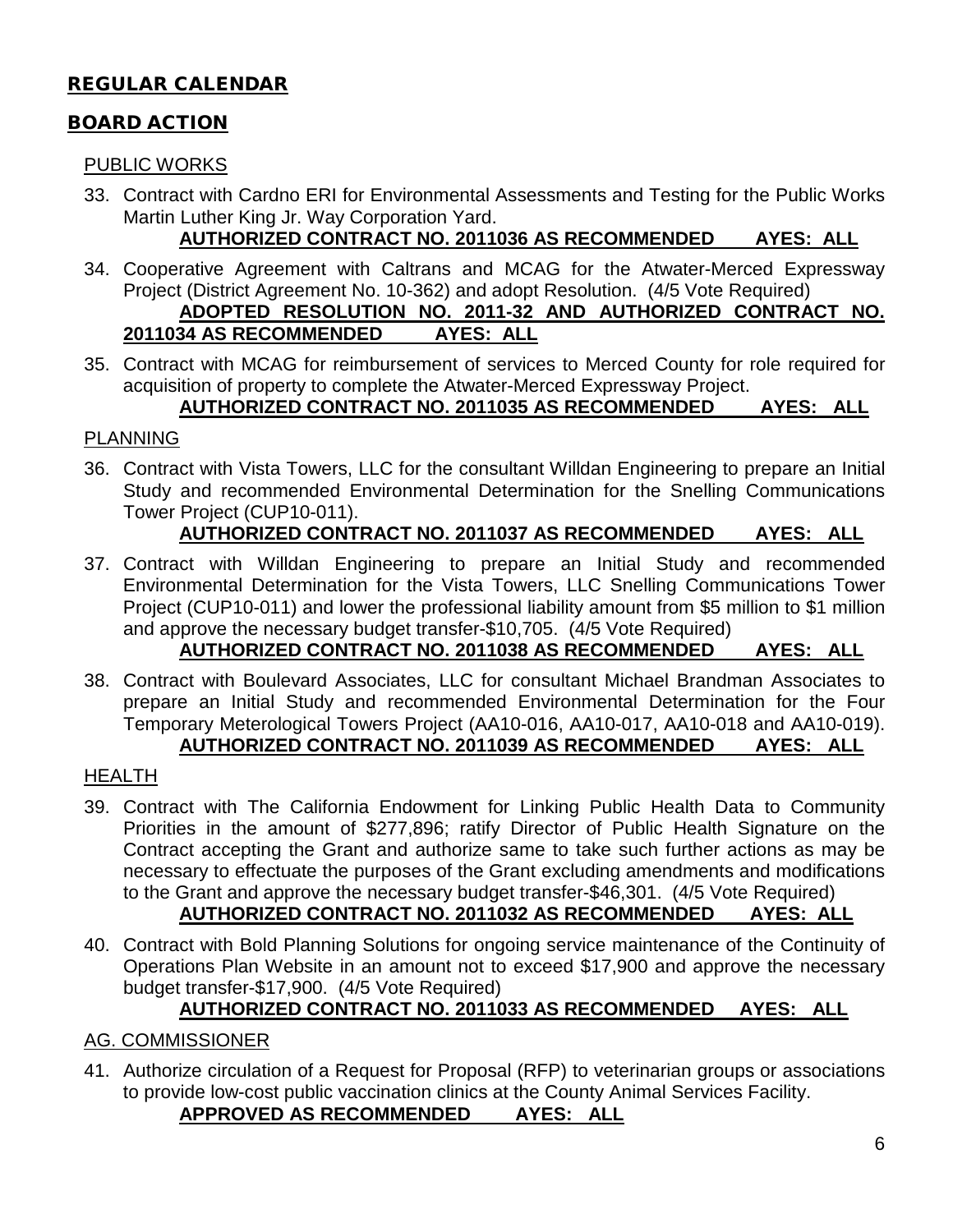42. Authorize circulation of a Request for Proposal (RFP) for an Independent Contract County Veterinarian to provide medical services at the Merced County Animal Shelter.

# **APPROVED AS RECOMMENDED AYES: ALL**

#### COMMERCE, AVIATION AND ECONOMIC DEVELOPMENT

43. Contract with Merced County Sheriff's Department for landscape maintenance for Building No. 262 at Castle Commerce Center.

# **AUTHORIZED CONTRACT NO. 2011040 AS RECOMMENDED AYES: ALL**

44. Approve the release of the expedited Requests for Proposal for a realtor(s), real estate appraiser(s) and home inspector(s) to handle the real estate transactional issues associated with Neighborhood Stabilization Program 3 and authorize the selection of the most qualified respondents to fulfill the scopes of work delineated in the expedited Requests for Proposals and return to the Board for Contract Award.

## **APPROVED AS RECOMMENDED AYES: ALL**

#### **SHERIFF**

45. Authorize the Auditor to establish a Petty Cash Fund to pay for bridge toll and parking expenses when transporting inmates in the amount of \$300 for the Sheriff's Department.

#### **APPROVED AS RECOMMENDED AYES: ALL** *REVIEW BOARD ORDER – SEE PAGE 12*

46. Authorize the retirement of two law enforcement canines Castor and Hannah; authorize initiation of Request for Proposal for procurement of two law enforcement canines; authorize selection of most responsive provider and issuance of Purchase Order subject to concurrence of counsel for the purchase of two canines and any necessary handler training associated with purchase and approve the necessary budget transfer-\$20,000. (4/5 Vote Required)

# **APPROVED AS RECOMMENDED AYES: ALL**

#### SPRING FAIR

47. Approve a Cash Flow Loan to Spring Fair from the General Fund of up to \$600,000 bearing an interest rate equal to the rate earned by Merced County Treasury; proceeds will be used to pay sellers at Spring Fair's 2011 Junior Livestock Auction through the Department's Wells Fargo Bank account, loan will be repaid as payments are received from the buyers prior to October 31, 2011; authorize the Auditor to utilize \$8,000 of the loan proceeds to increase Spring Fair's change fund for operation of the 2011 Fair, Spring Fair will return the \$8,000 at the close of the fair and approve the necessary budget transfer. (4/5 Vote Required)

# *REVIEW BOARD ORDER – SEE PAGE 12 AND 13*

#### AUDITOR

48. Accept the Audited Merced County Comprehensive Annual Report and Single Audit for the FY Ended June 30, 2010.

# *REVIEW BOARD ORDER – SEE PAGE 13*

#### LIBRARY

49. Authorize an increase in the Main Library's Change Fund from \$225 to \$361. **APPROVED AS RECOMMENDED AYES: ALL**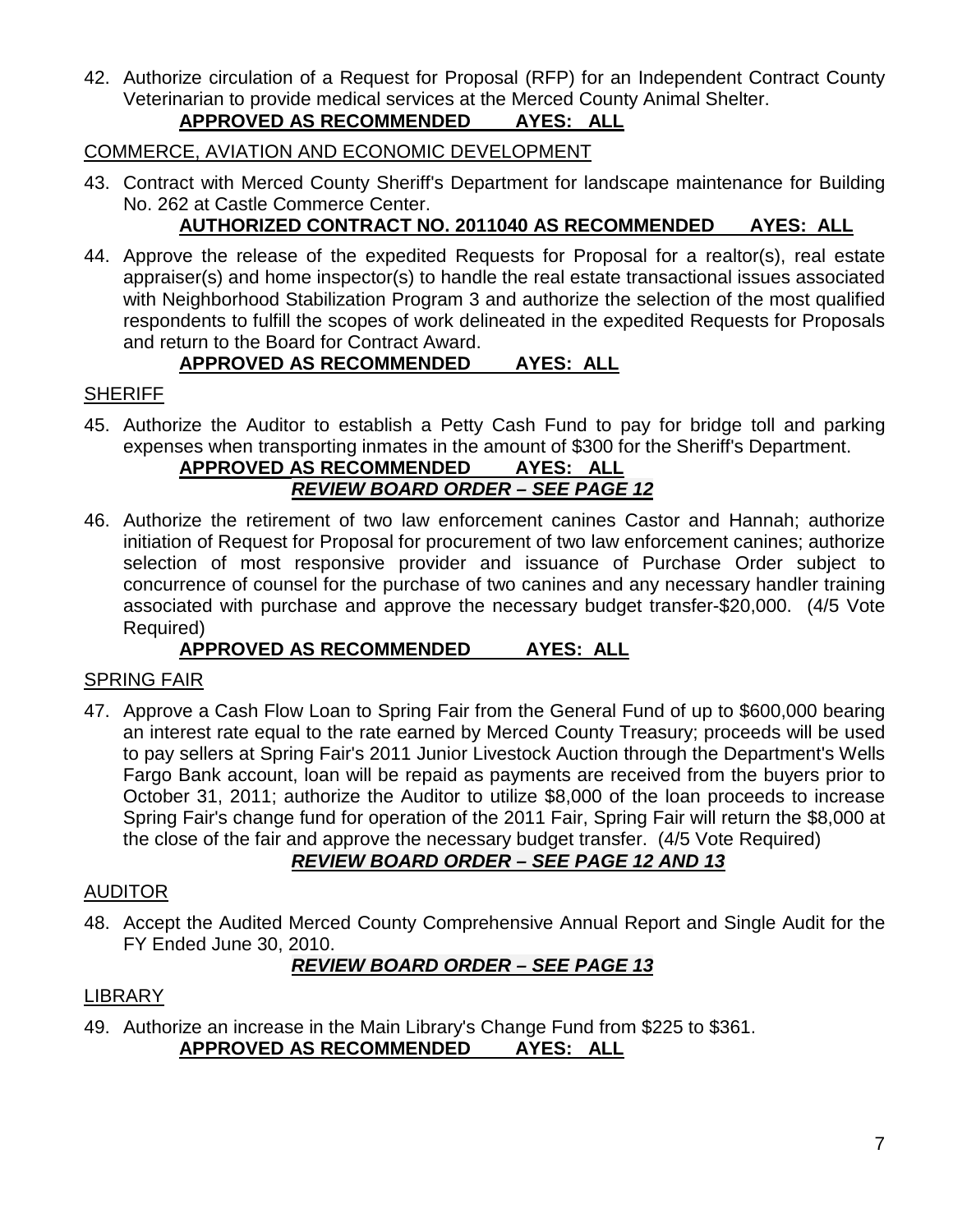#### DEPT. OF ADMIN. SERVICES

50. Declare Passenger Cars, Light Duty Trucks, Miscellaneous Office Furniture, Assorted Office Equipment and Miscellaneous Supplies identified in Exhibit A as Surplus Property and authorize its disposal and authorize an Internet Public Auction.

# **APPROVED AS RECOMMENDED AYES: ALL**

51. Authorize utilization of existing Contract No. 2010121 with ATI for Telecommunications Hardware and Software necessary to integrate Child Support Services into the County's telephone system; authorize Chairman to sign Amendment and approve the necessary budget transfer-\$90,000. (4/5 Vote Required)

# **AUTHORIZED CONTRACT NO. 2010121 AS RECOMMENDED AYES: ALL**

# FIRE

52. Accept 2010 Assistance to Firefighters Grant (AFG) Program-Fire Operations & Safety from FEMA-Dept. of Homeland Security and authorize Chairman to sign Contract; authorize purchase of personal protective equipment (structure coats, pants, helmets, gloves, hoods and boots), washer extractors and drying cabinets and approve the necessary budget transfer-\$169,735. (4/5 Vote Required)

## **AUTHORIZED CONTRACT NO. 2010041 AS RECOMMENDED AYES: ALL**

- 53. Approve recommended map changes outlining the State Responsibility Area (SRA) and Local Responsibility Area (LRA) in the Snelling area of Merced County as submitted by County Fire:
	- SRA to LRA: Olsen Road between Los Cerritos and Fields Road (3,980 acres);
	- SRA to LRA: Merced Falls located between Robinson Road to Hornitos Road (7,040) acres); and
	- LRA to SRA: Main Canal between Snelling Road to La Paloma Road (4,378).

#### *REVIEW BOARD ORDER – SEE PAGE 13 AND 14*

#### COUNTY CLERK

54. Approve Special Districts Resolutions requesting to change their Election Cycle from November of odd-numbered years and coincide with Statewide Elections in even-numbered years with the General Election for the following districts: Country Club County Water, Gustine Drainage, Hilmar County Water, Le Grand-Athlone Water, Le Grand Community Services, Merquin County Water, Snelling Community Services and South Dos Palos County Water and adopt Resolution.

# *REVIEW BOARD ORDER – SEE PAGE 14*

#### EXECUTIVE OFFICE

55. Contract with Michael Fagalde for Indigent Defense Services. **AUTHORIZED CONTRACT NO. 2011042 AS RECOMMENDED AYES: ALL**

#### BOARD OF SUPERVISORS

- 56. Authorize Special Board Project Funds-District One in the amount of \$500 to be forwarded to the Livingston Middle School to support their 8th Grade Class Graduation Festivities. **APPROVED AS RECOMMENDED AYES: ALL**
- 57. Authorize Special Board Project Funds-District Four in the amount of \$1,750 to be forwarded to the Winton Baseball and ASA Cheer Committee to support their baseball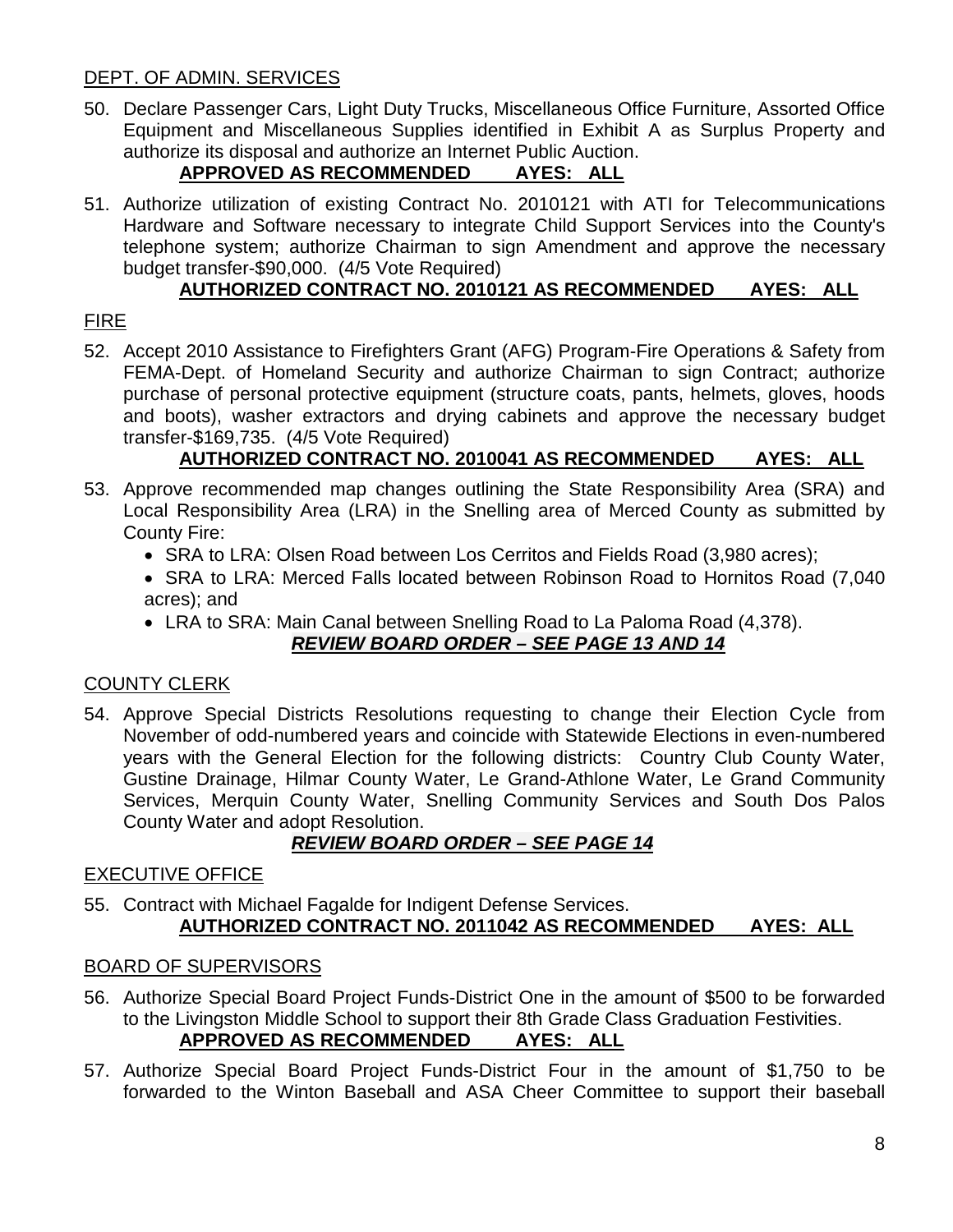#### program for Winton area youth. **APPROVED AS RECOMMENDED AYES: ALL**

#### BOARD APPOINTMENTS

58. Planada Municipal Advisory Council - Appointed Diana Zuniga and Antonio Garcia to serve until March 31, 2015.

# **APPROVED AS RECOMMENDED AYES: ALL**

- 59. Planada Recreation Committee Appointed Antonio Garcia to serve until July 12, 2015. **APPROVED AS RECOMMENDED AYES: ALL**
- 60. Advisory Board on Alcohol and Other Drug Problems Appointed Paula Mason, representing District One, to serve until June 30, 2013. **APPROVED AS RECOMMENDED AYES: ALL**
- 61. First 5 Commission Appointed Marilyn Scorby, representing District One, to serve until March 23, 2012.

## **APPROVED AS RECOMMENDED AYES: ALL**

62. Santa Cruz-Monterey-Merced Managed Medical Care Committee - Reappointed Christine Noguera, representing Provider/Nongovernmental Community Clinic-At Large, to serve until April 22, 2015.

#### **APPROVED AS RECOMMENDED AYES: ALL**

63. San Joaquin Valley Unified Air Pollution Control District-Citizens Advisory Committee - Reappointed Mary Michal Rawling, representing Environmental-Primary Member, and appointed Lyndsey Baladad, representing Environmental-Alternate Member, to serve until January 31, 2014.

# **APPROVED AS RECOMMENDED AYES: ALL**

#### BOARD INFORMATION & POSSIBLE ACTION **ACCEPTED AND PLACED ON FILE EXCEPT #65 FOR SEPARATE DISCUSSION AYES: ALL**

- 64. San Joaquin Valley Air Pollution Control District re: Notice of Workshop and Public Dialog on Potential Valley Response to Peak Ozone Days set for March 22, 2011.
- 65. Merced County Spring Fair re: Request for consideration of forgiveness of the cash flow loan from the County of Merced to the Spring Fair.

# *REVIEW BOARD ORDER – SEE PAGE 14*

- 66. California Gas Gathering, Inc. re: Verified Statement and Annual Payment in accordance with Franchise Ordinance No. 1650 in the total amount of \$1,917.69 covering the CPI adjusted rate for the pipeline installed within the encroachment areas for the period of January 1 to December 30, 2010.
- 67. Comcast re: Notice of Franchise Fees received by the County Auditor in the amount of \$47,879.91.
- 68. Pac Bell Telephone Company re: Notice of Franchise Fees received by the County Auditor in the amount of \$940.35.
- 69. Charter Communications re: Notice of Franchise Fees received by the County Auditor in the amount of \$19,444.84.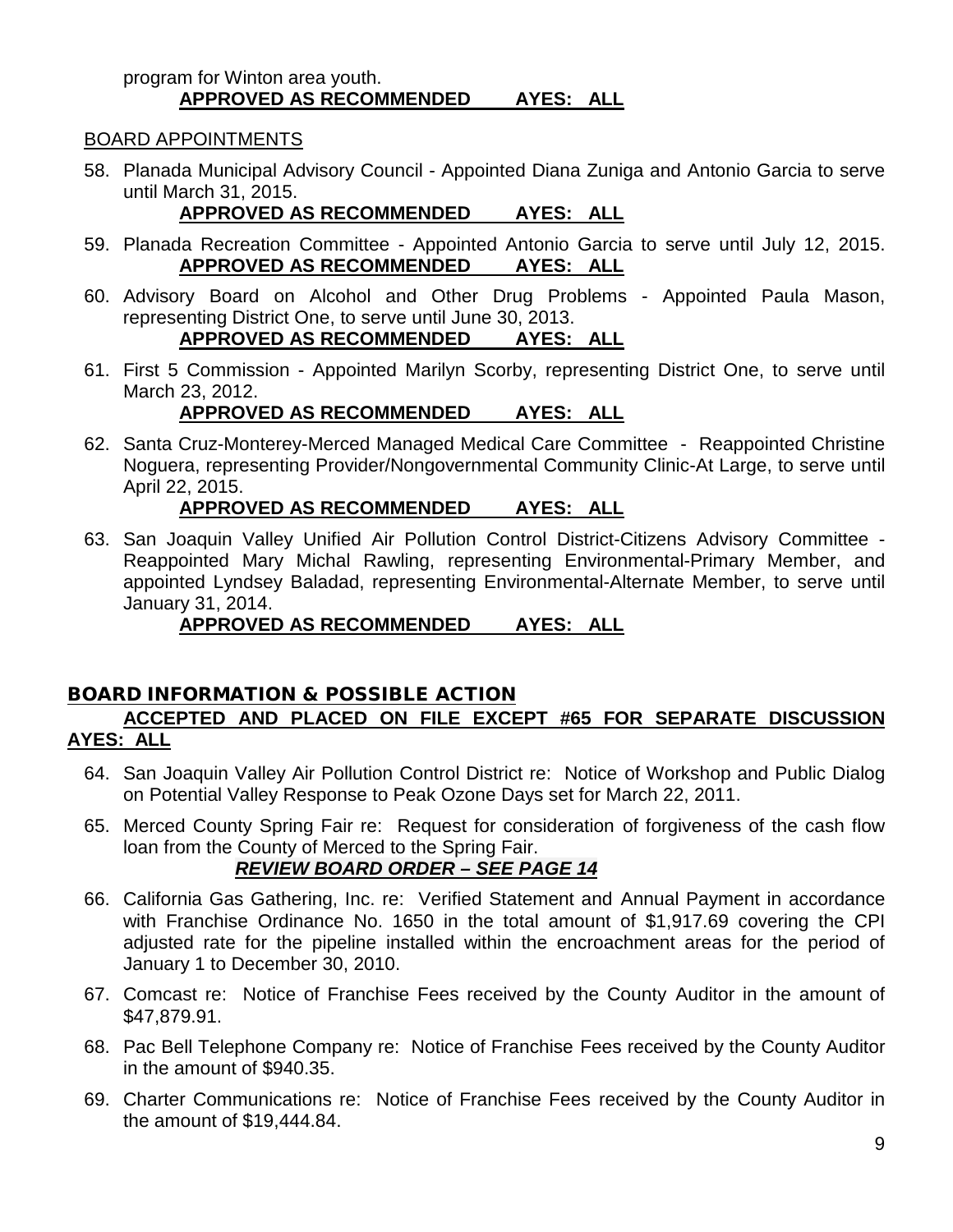- 70. State Water Resources Control Board re: Petition for Consideration of Investigation Order for the Merced Irrigation District Merced River Hydroelectric Project, Federal Energy Regulatory Commission, Project No. 2179.
- 71. State Fish and Game Commission re: Notice of Receipt and Amended Petition to list the American pika (Ochotona princeps) as a threatened species in the California Regulatory Notice Register.
- 72. State Fish and Game Commission re: Notices of Proposed Regulatory Action relative to Sections 7.00 and 7.50, Title 14, California Code of Regulations, relating to Central Valley Sport Fishing to be published in the California Regulatory Notice Register on February 18, 2011.
- 73. State Fish and Game Commission re: Notice of Proposed Regulatory Action relative to Sections 7.50, Title 14, California Code of Regulations, relating to Klamath River sport fishing, to be published in the California Regulatory Notice Register on February 18, 2011.
- 74. Friends of the Earth re: California's Clean Cars Program.

#### **ADOPTED RESOLUTIONS IN MEMORY OF GRANT FOX, JANICE BACHE, PHIL STADTLER, KENNETH HOWARD HALL AND JACK HALE STOCKTON AND ADJOURNED THE MEETING UNTIL TUESDAY, APRIL 5, 2011 AT 10:00 A.M.**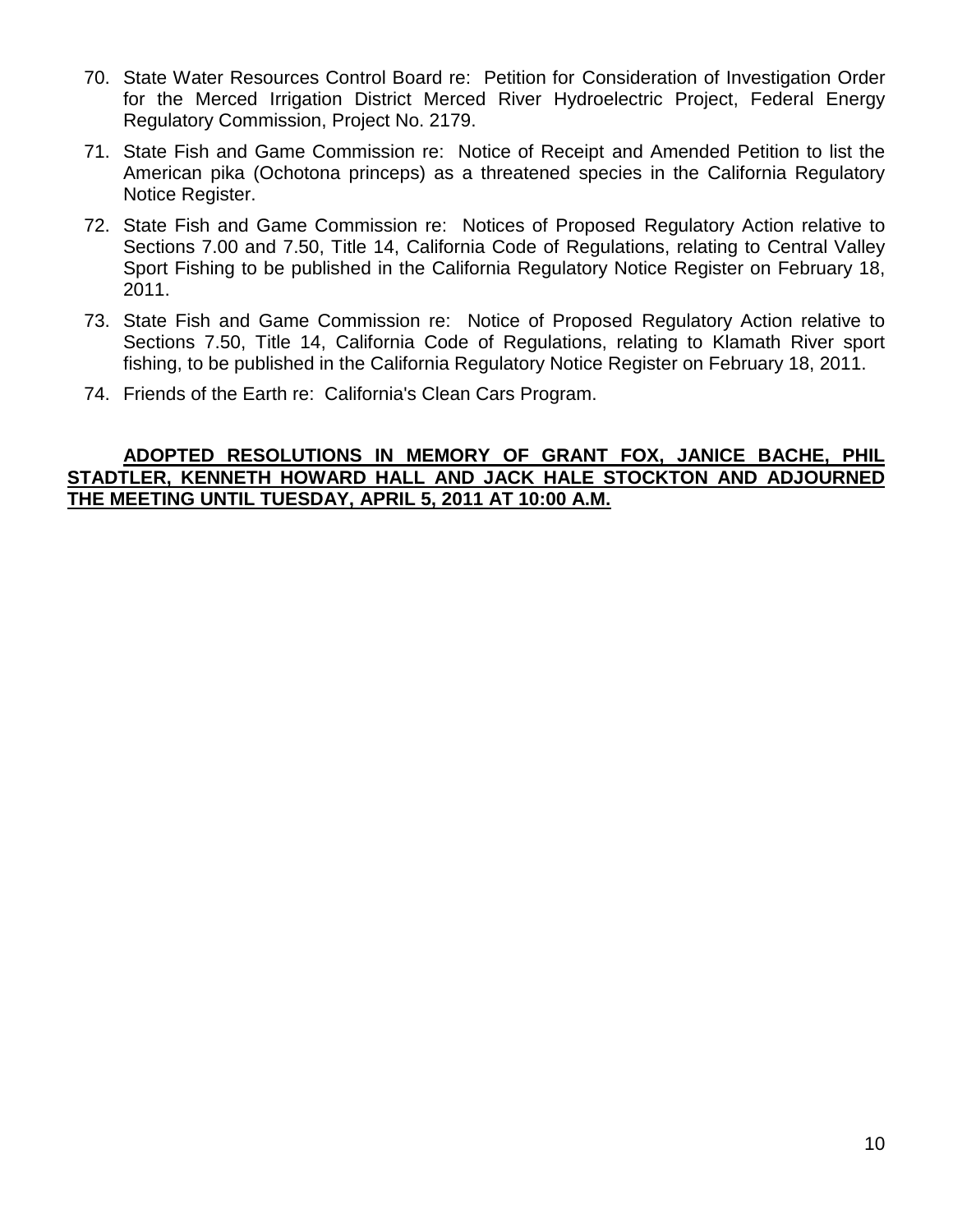#### **10:00 A.M. SCHEDULED ITEM 2011-03-22 PUBLIC OPPORTUNITY**

Kristy Waskiewicz, AFCSME 2703 Representative, appears before the Board and requests both Agenda Item No. 47 and No. 65 be denied pending further information on the items.

County Executive Officer Larry Combs advises Information Item No. 65 is Board Information and the Board will be given information on April 5, 2011, so that they may provide staff direction.

Present: Pedrozo, Walsh, Davis, Kelsey, O'Banion

#### **10:00 A.M. SCHEDULED ITEM 2011-03-22 PRESENTATIONS – DEPT. OF WORKFORCE INVESTMENT**

Workforce Investment Director Andrea Baker introduces Dr. Davis of UC Merced, California and provides background information on the San Joaquin Entrepreneur Challenge advising there were 65 entrants with 21 semi-finalists and two (2) of which are from Merced. The Final Round of competition Challenge will take place on March 23, 2011 from 4:00–7:00 p.m. at the Stockton Golf and Country Club. Dr. Davis appears and provides information on the two finalists and their entrepreneurial ideas and presentations.

Local Finalist Heather Poiry, representing Sun-Therm Energy Inc. provides information on the Solar Project as it will be presented.

Local Finalist Joshua Martinez, representing Water Vines Company, provides information on the Irrigation System Project as it will be presented.

The Board thanks the finalists for their presentations and wishes them luck in the competition.

Present: Pedrozo, Walsh, Davis, Kelsey, O'Banion

#### **CONSENT ITEM NO. 32 2011-03-22 BOARD OF SUPERVISORS**

Upon motion of Supervisor Kelsey seconded by Supervisor O'Banion, duly carried, the Board authorizes Certificates of Recognition to the individuals selected by the Merced/Mariposa FFA Project Competition Committee for accomplishment in the FFA Project Competition as follows:

Atwater FFA: Gold: Carolyn Schiber, Nikki Schiber, Corey Mesa, Stephanie Quintana, Cheyenne Schoonover, Richard Ornelas; Silver: John Johnston and Mayra Hernandez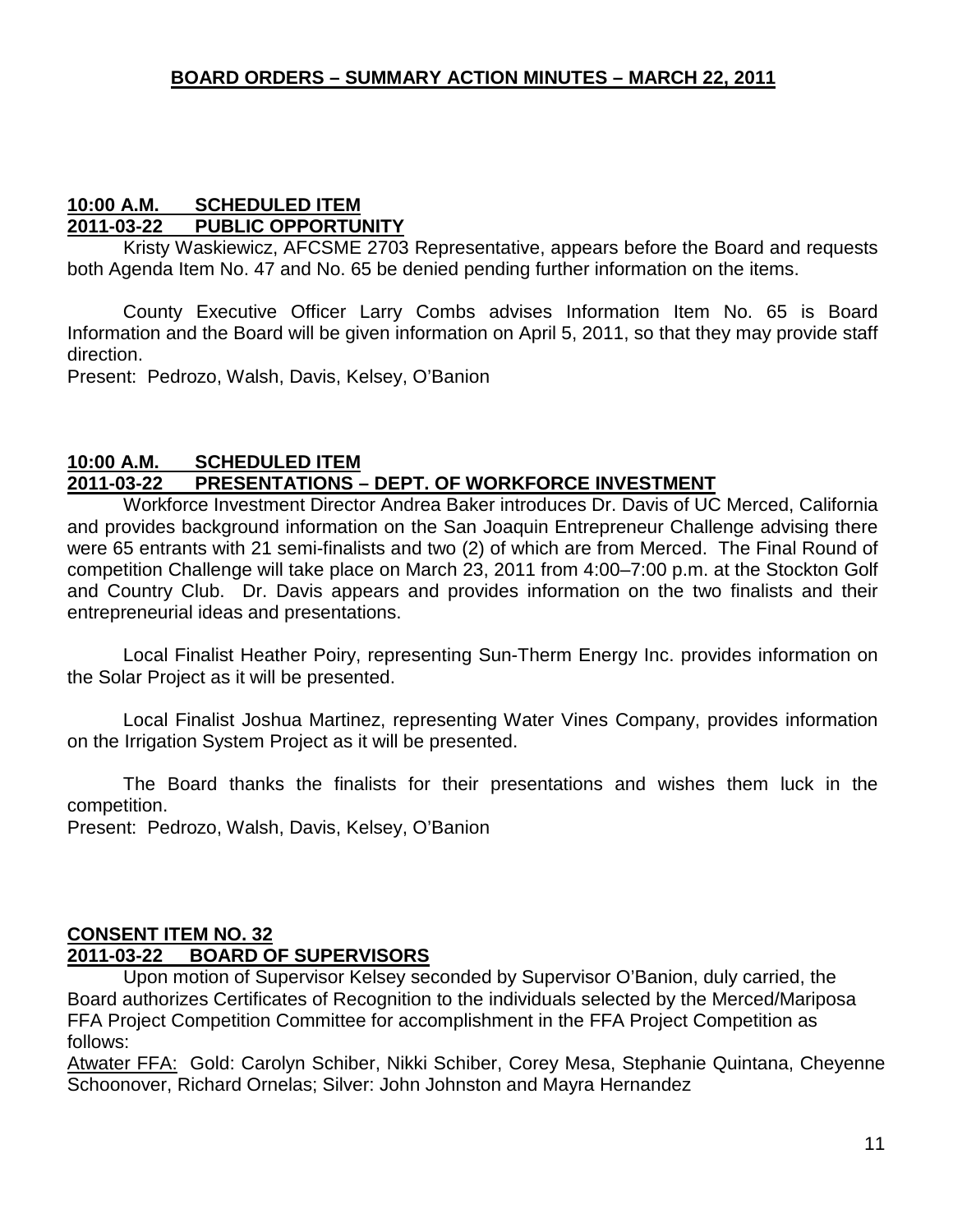Buhach Colony FFA: Gold: Mitchell Avila, Vincent Migliazzo, Eric Migliazzo, Katie Migliazzo, Garrett Morales, Megen Morales, Emily Voris, Montanah Oh, Sam Ford; Silver: Houston **Cozzitorto** 

Dos Palos FFA:Gold: Chris Weaver, Theresa Frey, Alli O'Banion, Scott Skinner, Tyler Skinner, Brandon Malm; Silver: John Hennagon and Zachary Westbrook

Golden Valley FFA: Gold: Tiffany Nance, Chris Wells, Trevor Coelho, Josh Rogina; Silver: Trevor Donovan and Mark Barroso

Hilmar FFA: Gold: Brandon Zavier, Randy Edwards, Anton Fernandes, Kristen Nascimento, Kasidi Barcelos; Silver: Dominique Cozzitorto and Josh Vierra

Le Grand FFA: Gold: Wyatt Hewlett, Anna Farnsworth, Travis Conniff, Isaiah Clinton, Dustin Slate; Silver: Chante Clinton, Presley Ringeisen, Kaura Nava

Livingston FFA: Gold: Hailey Ward and Gavin Abraham; Silver: Vanessa Drummond Los Banos FFA: Gold: Nick Gilardi, Dustin Helmer, Mackenzie Hurley, Caitlin Lopes, Alyssa Melo, Derek Neves, Jared Price; Silver: Paul Borba and Jenna Gilardi

Pacheco FFA: Gold: Jessica Reinbold

Merced FFA: Gold: Andrew Villa and Caleb Jackson; Silver: Megan Lynch, Taylor Brass, Chris Sanchez, Anna Thengvall, Ashleigh Roe, Kamie Coleman, Ashley Kuhr, Alexis Castro Ayes: Pedrozo, Walsh, Davis, Kelsey, O'Banion

#### **ACTION ITEM NO. 45 2011-03-22 SHERIFF**

The Clerk announces the establishment of a Sheriff Petty Cash Fund from the Sheriff is before the Board for consideration.

Supervisor Walsh requests a report back on the Petty Cash Fund.

Upon motion of Supervisor Davis, seconded by Supervisor Walsh, duly carried, the Board authorizes the Auditor-Controller to establish a Petty Cash Fund for the Sheriff's Department in the amount of \$300 to pay for bridge toll and parking expenses when transporting inmates. Ayes: Pedrozo, Walsh, Davis, Kelsey, O'Banion

#### **ACTION ITEM NO. 47 2011-03-22 SPRING FAIR**

The Clerk announces the Cash Flow Loan from the County General Fund to the Spring Fair submitted by the Merced County Spring Fair is before the Board for consideration.

County Executive Officer Larry Combs states this is a short term loan for the livestock action and reports the 2009 and 2010 cash flow loans have been repaid.

Supervisor O'Banion advises basically it is an advance to make payment to the students as a result of the Junior Livestock Auction and once the funds are received from the buyers, the loan is repaid.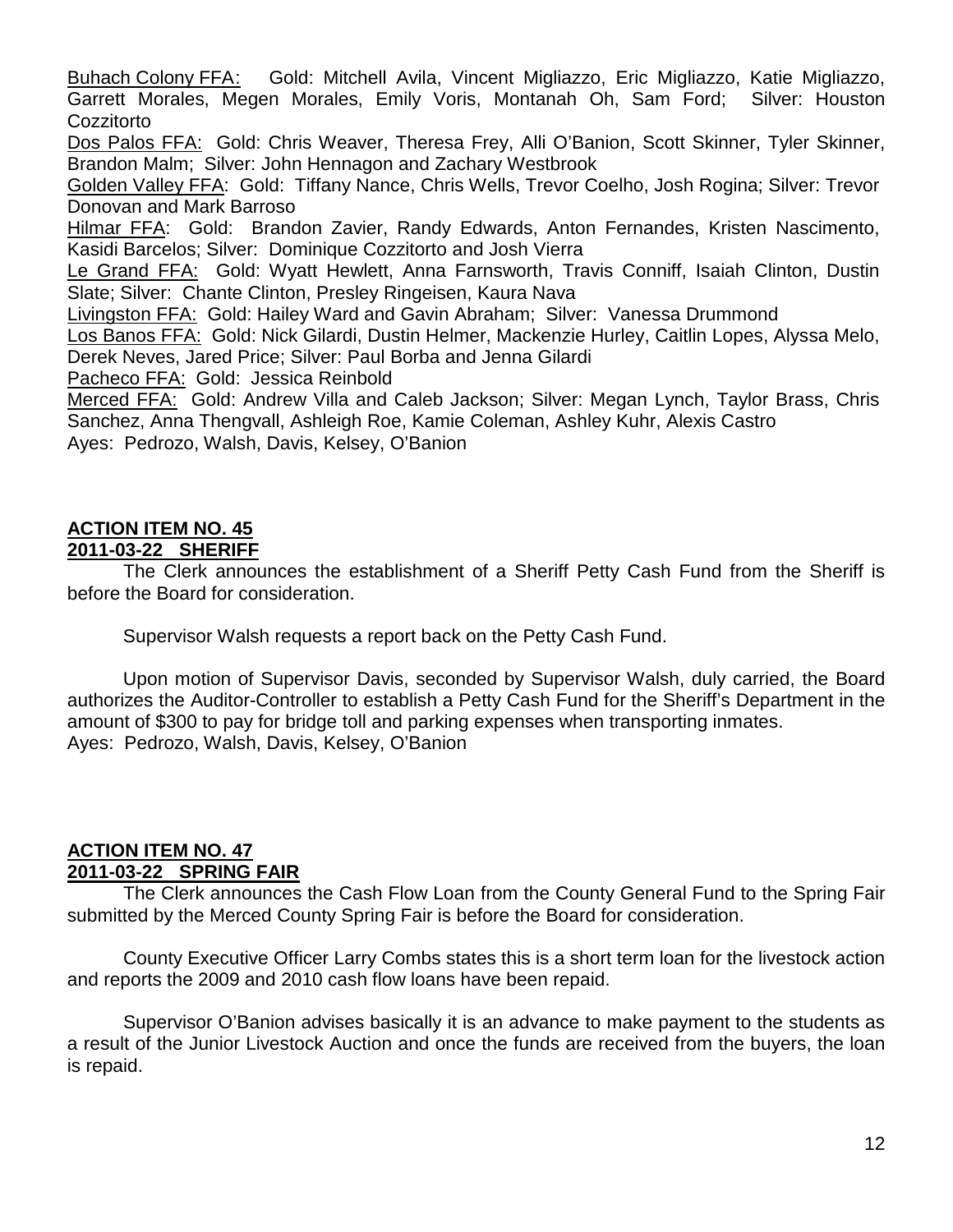Upon motion of Supervisor O'Banion, seconded by Supervisor Davis, duly carried, the Board approves the Cash Flow Loan to the Spring Fair from the General Fund of up to \$600,000 bearing an interest rate equal to the rate earned by the Merced County Treasury, proceeds will be used to pay sellers at Spring Fair's 2011 Junior Livestock Auction through the Spring Fair Wells Fargo Bank Account, said loan will be repaid as payments are received from the buyers, prior to October 31, 2011; authorizes the Auditor-Controller to utilize \$8,000 of the Loan Proceeds to increase the Spring Fair's Change Fund for operation of the 2011 Fair, with the Spring Fair to return the \$8,000 at the close of the Fair; and, approve the related budget transfer-\$600,000. (4/5 Vote required)

Ayes: Pedrozo, Walsh, Davis, Kelsey, O'Banion

#### **ACTION ITEM NO. 48 2011-03-22 AUDITOR**

The Clerk announces the Audited Comprehensive Annual Financial Report and Single Audit submitted by the County Auditor is before the Board for consideration.

Auditor-Controller Lisa Cardella-Presto states the Comprehensive Annual Financial Report of the County of Merced for the Fiscal Year Ended June 30, 2010 in compliance with Sections 25250 and 25263 of the Government Code and the Annual Single Audit for the County of Merced in conformity with the provisions of the Federal Single Audit Act of 1996 and Office of Management and Budget are completed and ready for acceptance. She states after review by Brown Armstrong, Certified Public Accountants, there were no significant issues and the Findings is provided to the Board dated January 31, 2011..

Upon motion of Supervisor O'Banion, seconded by Supervisor Walsh, duly carried, the Board accepts the audited Merced County Comprehensive Annual Report and Single Audit for the Fiscal Year Ended June 30, 2010.

Ayes: Pedrozo, Walsh, Davis, Kelsey, O'Banion

#### **ACTION ITEM NO. 53 2011-03-22 FIRE**

The Clerk announces the map changes outlining the State Responsibility Area (SRA) and Local Responsibility Area (LRA) in the Snelling area submitted by Fire is before the Board for consideration.

Fire Chief Kevin Smith states every five years CAL Fire conducts a review of SRA maps as required by PRC 4125 to capture changes in land use such as conversion in and out of agriculture, areas of densification due to development and other relevant changes. He states these changes do not impact the services provided by Merced County Fire in the role as the first in responder to all SRA and LRA within the affected area.

Following discussion and upon motion of Supervisor Walsh, seconded by Supervisor O'Banion, duly carried, the Board approves the recommended map changes outlining the State